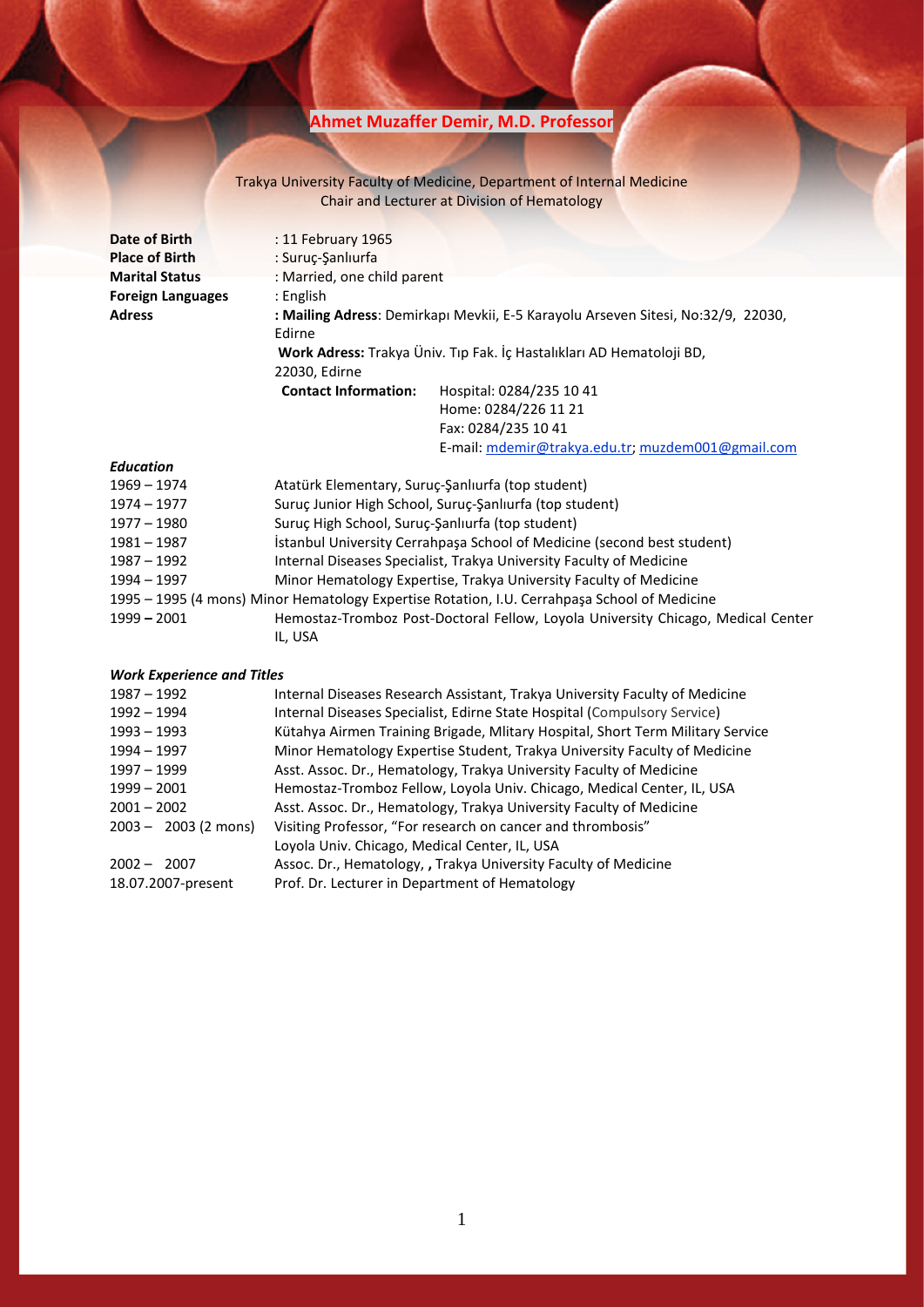| <b>Administrative Duties</b> |                                                                                |  |  |
|------------------------------|--------------------------------------------------------------------------------|--|--|
| $1997 - 1999$                | Head Doctor Assistant (Labratory and Pharmacy Coordinator),                    |  |  |
| $2001 - 2004$                | Head Doctor Assistant (Labratory and Pharmacy Coordinator),                    |  |  |
| $1997 - 1999$                | Blood Bank Doctor in Charge, Trakya University Hospital                        |  |  |
| $1998 - 1999$                | Period III Assistant Training Coordinators,                                    |  |  |
| $2002 - 2003$                | Period IV Assistant Training Coordinators,                                     |  |  |
| $2003 - 2004$                | <b>Period IV Training Coordinators</b>                                         |  |  |
| $2002 - 2005$                | Associate Member of the Faculty Board                                          |  |  |
| $2002 - 2005$                | Trakya University, Assistant Editor of the Journal of the Faculty of Medicine  |  |  |
| $2002 - 2004$                | Trakya University Vice Chairman of the Committee of the Nomination and Quality |  |  |
|                              | Improvemnt                                                                     |  |  |
| $2003 - 2005$                | Trakya University Hospital Vice President of Emergency Room                    |  |  |
| $2003 - 2004$                | Trakya University Executive Board Member of Revolving Fund                     |  |  |
| $2005 -$ present             | Head of Department of Hematology                                               |  |  |
| $2007 - 2009$                | Period VIII Vice Chairman of the Lecture                                       |  |  |
| 2008-2009                    | <b>Period III Training Coordinators</b>                                        |  |  |
| 2008-08-25-present           | Member of the Board of the Faculty, Professor                                  |  |  |
| 2007-2009                    | Founding faculty member of the Institute of Health Sciences, Department of     |  |  |
|                              | Immunology                                                                     |  |  |
| 2007-present                 | Director of Blood Center, Trakya University Hospital                           |  |  |
| 2010- present                | Administrator at Therapeutic Apheresis Center, Trakya University Hospital      |  |  |
| 2007-2013                    | Administrator at Central Laboratory of the Department of Hematology            |  |  |
|                              |                                                                                |  |  |

## *Scientific Institutions Membership*

## **National Associations**

- o Turkish Society of Hemotology
	- General Secretariat of the Sub-Committee of Hemostasis and Thrombosis 2002 2004
	- Chairman of the Sub-Committee of Hemostasis and Thrombosis 2004 2006
	- 2009-2011 Secretary of the Board of Directors and Research
	- Chairman of Sub-Committee of Hemophilia between 2010-2014
	- **Congress Secretary at 36. National Hematology Congress**
	- **Congress Secretary at 36. National Hematology Congress**
	- **E** Congress Secretary at 8. Bone Marrow Transplantaion Congress
	- General Secretary of Society, 2011-1013

o Association of Thrombosis, Hemostasis and Angiology

- Secretary General 2002 2004
- President of Society, 2012-2014
- Member of the Board of Directors 2002 2004,

 $2006 - 2008$ 

- 2008 2010
- o Turkish Society of Internal Medicine:
	- **Education Committee Member**
- o Association of Blood Centers and Transfusion
- o Association of Phlebology

#### **International Associations**

- o ISTH International Society of Thrombosis and Hemostasis
- o European Haematology Association
- o American Society of Hematology
- o American Society of Angiology, Fellow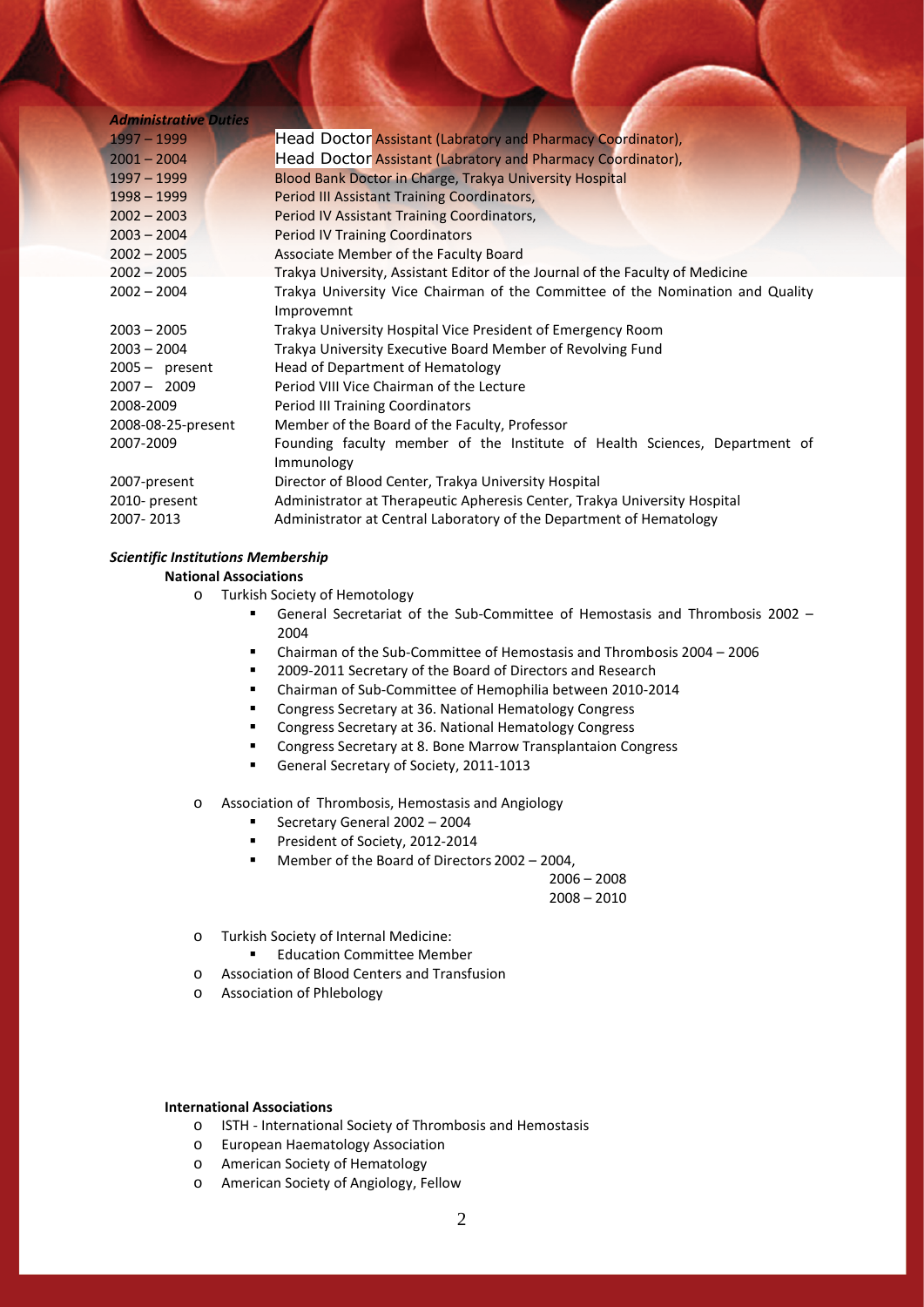- **International Union of Angiology**
- o Norht America Thrombosis Forum, Fellow
- o International Academia of Clinical Applied Thrombosis and Hemostasis, Fellow
- o The Mediterranean League Against Thromboembolic Diseases
	- **EXECOMMITTEE:** Scientific Committee' Representative of Turkey

#### *Editorial Board and Editorial Advisory Board Membership*

- o Clinical/Applied Thrombosis and Hemostasis, Mediterreanean Editor
	- B classed journals within SCI, 2004 present.
- o Turkish Journal of Hematology
	- **Editorial Advisory Board**
	- Assistant Editor, 2009-present
- o Trakya University School of Medicine Journal Assistant Editor 2002-2005
- o Guest Editor at
	- PROSPECT Magazine 5;2, May 2003 "Antitrombotic Cure"
- o Turkish Journal of Clinical Sciences,Editorial Advisory Board,
- o Hematology- Turkish Journal of Clinical Sciences,Editorial Advisory Board,
- o International Journal of Hematology and Oncology, Editorial Advisory Board
- o Journal of Phlebology
- o Turkish Journal of Pediatric Biochemistry

#### *Arbitration Duties*

- o Clinical/Applied Thrombosis and Hemostasis
- o Abstract reviewer-Antithrombotic session American Society of Hematology, 50<sup>th</sup> Annual Meeting and Exposition, December 6-9 2008 San Francisco, California
- o Cancer Resrearch
- o Thrombosis Research
- o Turkish Journal of Hematology
- o Journal of the Trakya University Faculty of Medicine
- o Turkish Journal of Clinical Sciences
- o Hematology-Turkish Journal of Clinical Sciences
- o International Journal of Hematology and Oncology

#### *Received Awards*

- o I.U Cerrahpaşa Faculty of Medicine Graduate Degree (Second best), 1987
- o Trakya University Science and Encouragement Award, 2003
- o Turkish Society of Hematology,Best Research Award in Clinical Sciences in 2004
- o Turkish Society of Hematology,Best Research Award in Industrial Branch in 2006
- o EHA Travel Grant, 2005
- o EHA Travel Grant, 2006
- o Turkish Society of Hematology*, Best Clinical Hematology Award*, *34. National Hematology Congress, Çeşme-İzmir*
- o Turkish Society of Hematology, *Best Turkish Paper Award*, *34. National Hematology Congress, Çeşme-İzmir*
- o Turkish Society of Hematology, *Young Participant Award*, *34. National Hematology Congress, Çeşme-İzmir*
- o 8. Medical-Surgical Endocrinology Postgraduate Education course Aydin Boysal Poster Award

# *Scientific Works*

10 internal medicine residency thesis, advispor at 4 minor thesisis Supervisor at 8 projects, researcher at 11 projects

#### *Publications*

H index (2012): 13 95 publications in international journals, 115 papers in international scientific meetings and published in the abstract book, 59 articles published in national journals,